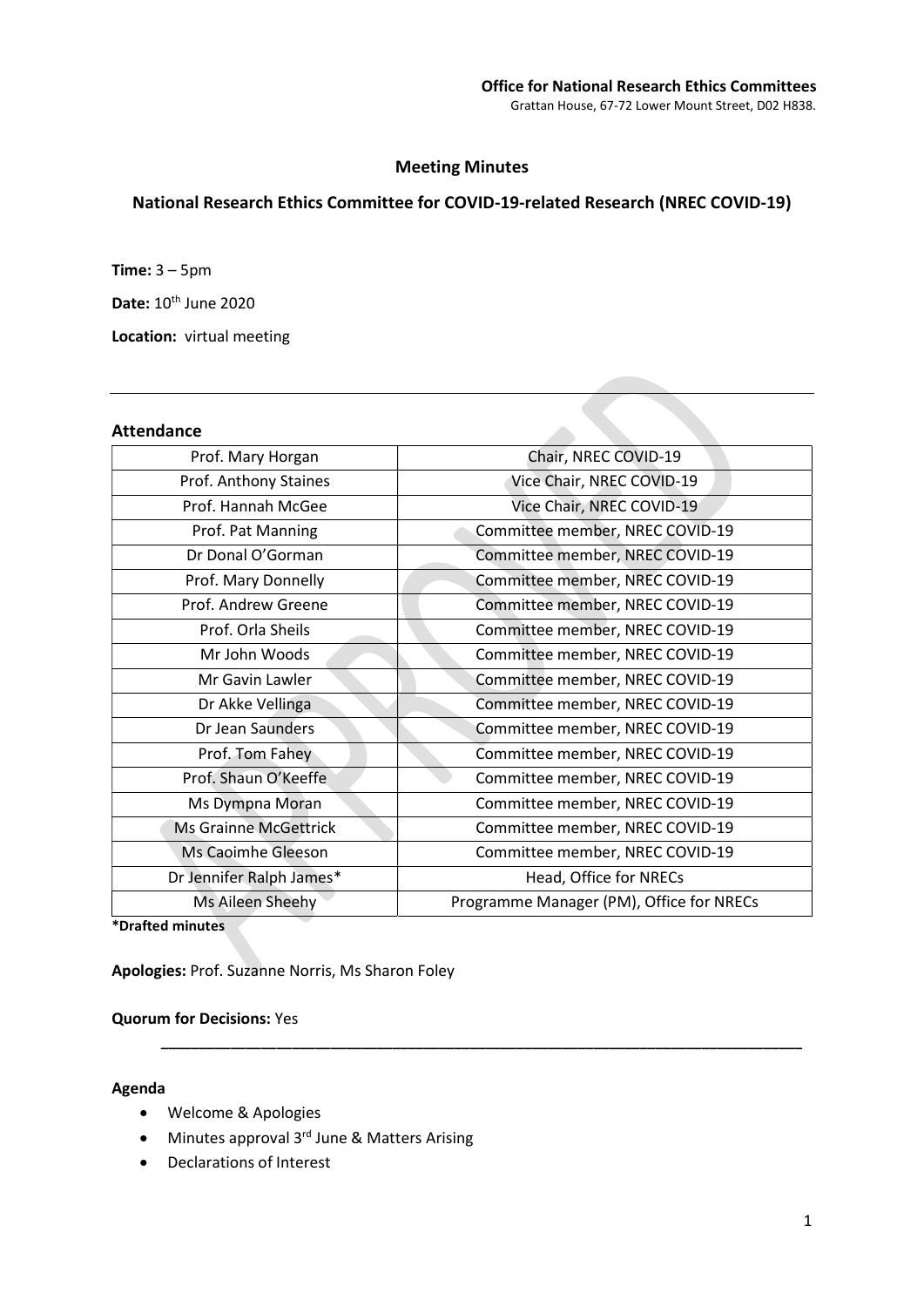- Application 20-NREC-C0V-030-2
- Application 20-NREC-C0V-061
- Applicant response 20-NREC-C0V-055
- AOB
- The Chair welcomed the committee.
- $\bullet$  The minutes from meeting on 3 $^{rd}$  June were approved.
- Matters arising from the 3<sup>rd</sup> June meeting as follows:
	- (1) The Head of Office for NRECs provided a running count of applications considered by NREC COVID-19 to date.

\_\_\_\_\_\_\_\_\_\_\_\_\_\_\_\_\_\_\_\_\_\_\_\_\_\_\_\_\_\_\_\_\_\_\_\_\_\_\_\_\_\_\_\_\_\_\_\_\_\_\_\_\_\_\_\_\_\_\_\_\_\_\_\_\_\_\_\_\_\_\_\_\_\_\_\_\_\_\_\_\_\_

 The following declarations of interest were made, and the members recused themselves from the discussion of the applications in question:

\_\_\_\_\_\_\_\_\_\_\_\_\_\_\_\_\_\_\_\_\_\_\_\_\_\_\_\_\_\_\_\_\_\_\_\_\_\_\_\_\_\_\_\_\_\_\_\_\_\_\_\_\_\_\_\_\_\_\_\_\_\_\_\_\_\_\_\_\_\_\_\_\_\_\_\_\_\_\_\_\_\_\_

Prof. Hannah McGee – 20-NREC-COV-030-2 Prof. Tom Fahey – 20-NREC-COV-030-2 Prof. Orla Sheils - 20-NREC-COV-030-2

| <b>Application Number</b>     | 20-NREC-COV-030-2                                                                                                                                                                                                                                                                                                                                                      |
|-------------------------------|------------------------------------------------------------------------------------------------------------------------------------------------------------------------------------------------------------------------------------------------------------------------------------------------------------------------------------------------------------------------|
| <b>Applicant</b>              | Prof. Rose Anne Kenny                                                                                                                                                                                                                                                                                                                                                  |
| <b>Study Title</b>            | Altered lives in a time of crisis: Preparing for recovery from the<br>impact of the COVID-19 pandemic on the lives of older adults<br>(TILDA)                                                                                                                                                                                                                          |
| <b>Institution</b>            | <b>TCD</b>                                                                                                                                                                                                                                                                                                                                                             |
| <b>NREC COVID-19 Comments</b> | The committee noted that this application represents Wave 6 of<br>data collection for a long-standing study in Ireland on older<br>adults; the application was originally deferred at the committee<br>meeting on 13 <sup>th</sup> May.<br>The committee agreed that this COVID-19-related amendment<br>to the study will yield valuable information.                  |
| <b>NREC COVID-19 Decision</b> | Provisional approval                                                                                                                                                                                                                                                                                                                                                   |
| <b>Associated Conditions</b>  | 1. The committee is of the view that some questions in the<br>questionnaire may be distressing to some individuals, and that<br>this risk should be captured in the PIL. Additionally, details of<br>appropriate avenues of support should be provided in participant<br>including the new<br>Irish<br>materials<br>Hospice<br>Foundation<br>Bereavement Support Line. |

#### Applications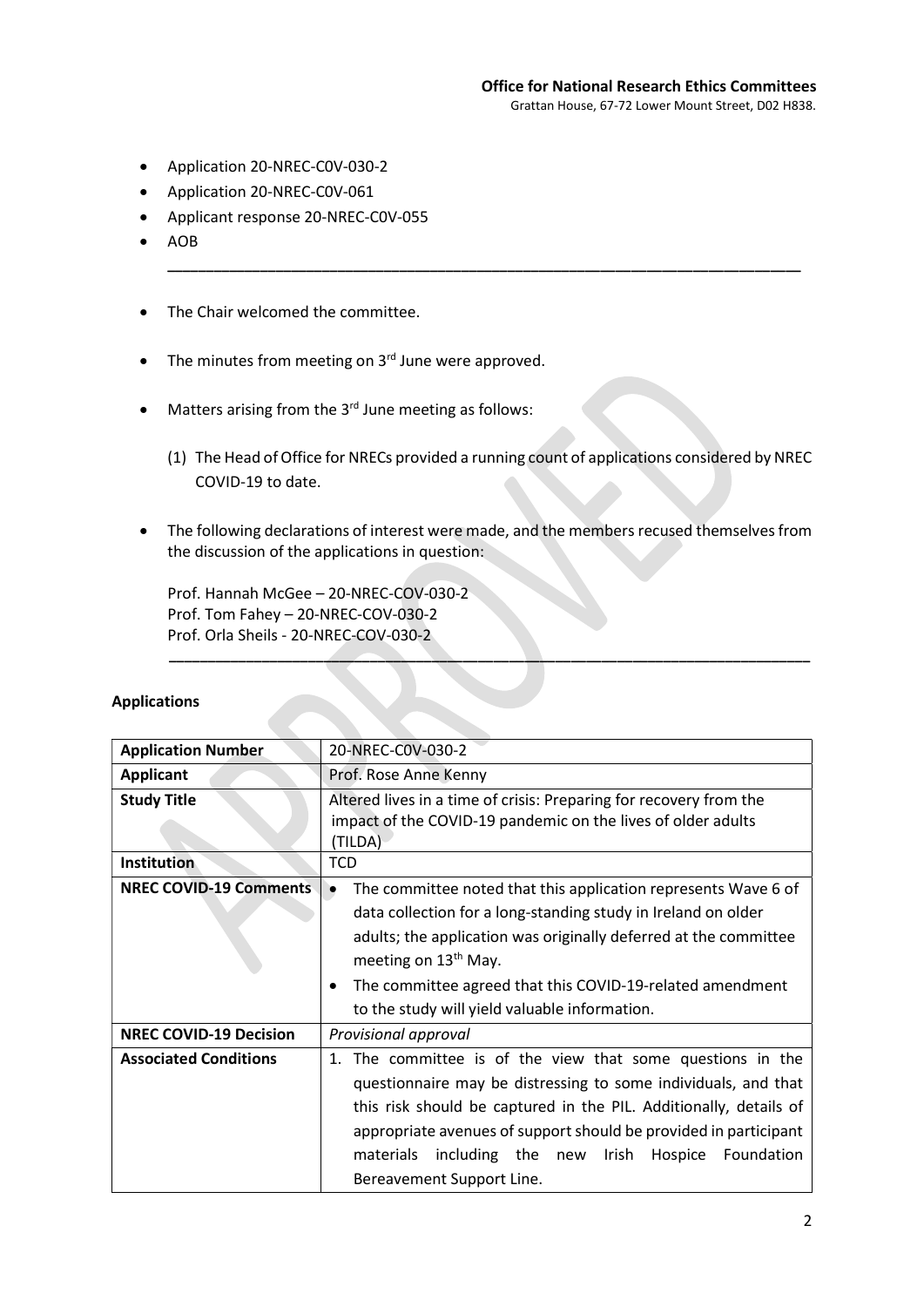| Suggestions: the committee makes several suggestions for<br>consideration by the applicant. The committee suggests that several<br>questions, including 1.4 and 2.1, would benefit from a time context |
|--------------------------------------------------------------------------------------------------------------------------------------------------------------------------------------------------------|
| (eg lockdown, reopening phases). The committee further suggests                                                                                                                                        |
| that the examples given for exercises be amended to reflect those                                                                                                                                      |
| available during the pandemic, for example doubles tennis and                                                                                                                                          |
| aerobics classes were unlikely available. The committee recommends                                                                                                                                     |
| the questionnaire be carefully proof-read.                                                                                                                                                             |

r

| Dr Paul Hynds                                                                                                                                                                                                                                                                                                                                                                                                                                                                                                                       |
|-------------------------------------------------------------------------------------------------------------------------------------------------------------------------------------------------------------------------------------------------------------------------------------------------------------------------------------------------------------------------------------------------------------------------------------------------------------------------------------------------------------------------------------|
| COVID-19: (Space Time) Scanning, Mobility and Intervention<br>Diagnosis (CO/SMID)                                                                                                                                                                                                                                                                                                                                                                                                                                                   |
| Environmental Sustainability and Health Institute                                                                                                                                                                                                                                                                                                                                                                                                                                                                                   |
| The committee agreed that this is an important study with<br>potential to inform public policy.<br>The committee agreed that the protocol is well-described and will<br>be conducted by an experienced team, presenting no significant                                                                                                                                                                                                                                                                                              |
| Provisional approval                                                                                                                                                                                                                                                                                                                                                                                                                                                                                                                |
| 1. Noting the intention to geocode infection data, the committee<br>requires further justification on the risk presented by small area<br>statistics to anonymisation, and requests assurances that<br>appropriate risk mitigation measures are in place.<br>2. The committee is of the firm view that results from this research<br>study should be disseminated in peer-reviewed journals and<br>beyond to maximise societal benefits, and it is therefore counter-<br>productive to reference permission from the data-managers. |
|                                                                                                                                                                                                                                                                                                                                                                                                                                                                                                                                     |

| <b>Application Number</b>     | 20-NREC-COV-055 (Applicant Response)                                                                                                                                                                                                            |
|-------------------------------|-------------------------------------------------------------------------------------------------------------------------------------------------------------------------------------------------------------------------------------------------|
| <b>Applicant</b>              | Dr Niamh Reidy                                                                                                                                                                                                                                  |
| <b>Study Title</b>            | Burden of COVID-19 Infection in a Roma Population in an Urban                                                                                                                                                                                   |
|                               | Irish Setting: A Retrospective Review                                                                                                                                                                                                           |
| Institution                   | <b>RCSI / Beaumont Hospital</b>                                                                                                                                                                                                                 |
| <b>NREC COVID-19 Comments</b> | • The committee noted the applicant's response to their conditions<br>associated with their decision of Provisional Approval (28 <sup>th</sup> May<br>2020); the committee was satisfied with the responses to three<br>of the four conditions. |
|                               | Regarding the fourth condition, the committee recognised that<br>obtaining informed consent may present logistical challenges to                                                                                                                |